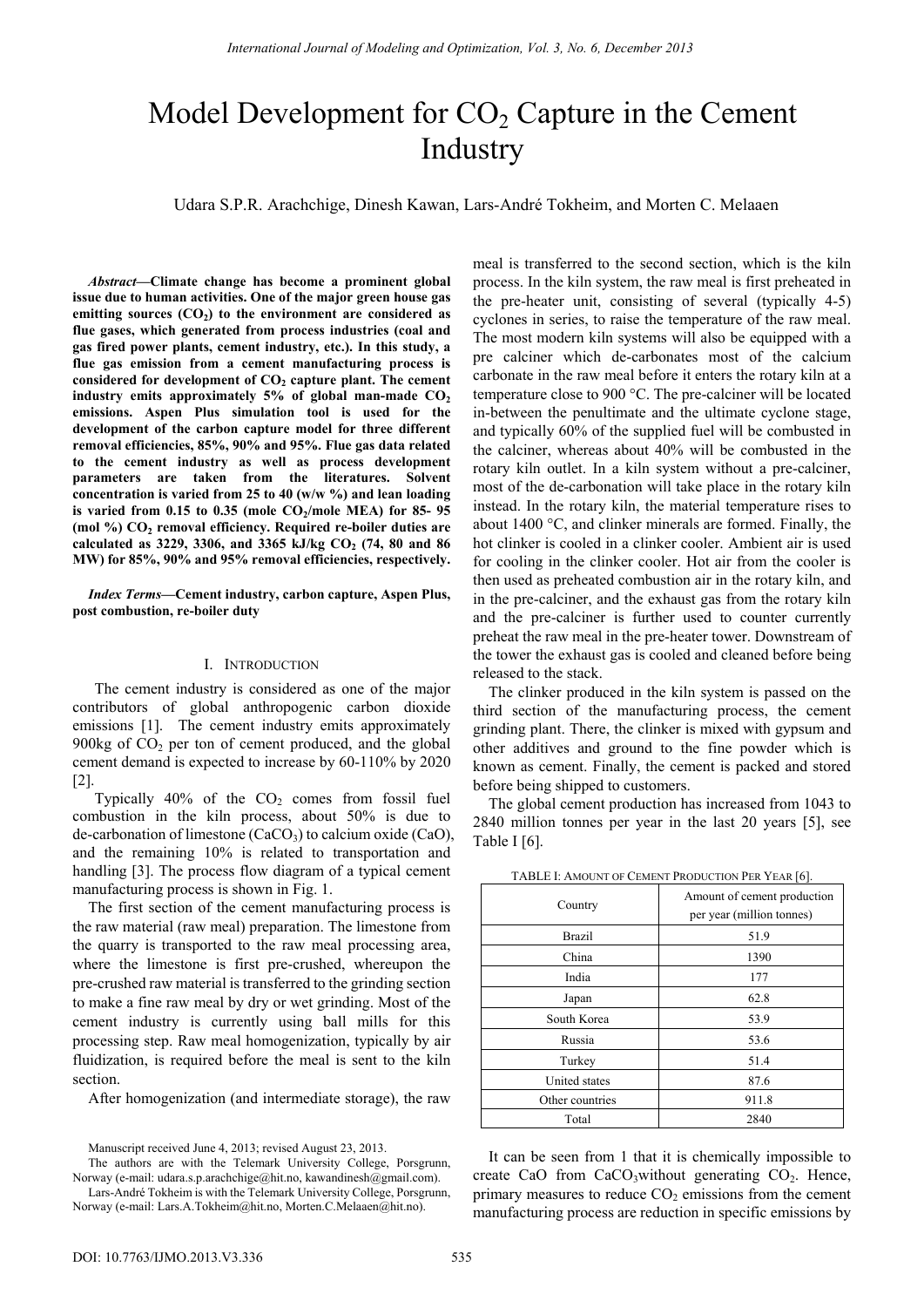increasing the energy efficiency [7] and replacing fossil fuels with  $CO_2$ -neutral fuels [8].

$$
CaCO_3 \rightarrow CaO + CO_2 \tag{1}
$$

The typical flue gas compositions are given in the following Table II [9].

TABLE II: TYPICAL FLUE GAS COMPOSITION IN CEMENT INDUSTRY FLUE GAS STREAM [9].

| $\sim$          |                             |  |  |  |  |
|-----------------|-----------------------------|--|--|--|--|
| Component       | Concentration               |  |  |  |  |
| CO <sub>2</sub> | $14-33\%$ (w/w)             |  |  |  |  |
| NO <sub>2</sub> | $5-10\%$ of NO <sub>x</sub> |  |  |  |  |
| $NO_{x}$        | $<$ 200-3000 mg /Nm3        |  |  |  |  |
| SO <sub>2</sub> | $<$ 10-3500mg/Nm3           |  |  |  |  |
| ر (             | $8-14\%$ (v/v)              |  |  |  |  |

Post combustion chemical absorption is the well known technology for  $CO<sub>2</sub>$  capture in process industries. Post combustion capture studies have been performed for several applications related to the power generation. However, there are relatively few studies carried out for cement manufacturing processes.

Installing a  $CO<sub>2</sub>$  capture plant will generally not require significant modifications of an existing cement plant. However, the  $SO_x$  and  $NO_x$  have to be removed from the flue gases before sending it to the  $CO<sub>2</sub>$  capture plant. Otherwise, these pollutants will react with amines and form heat stable salts, which result in solvent degradation. The maximum  $NO<sub>x</sub>$ amount is around 20 ppmv, and  $SO_x$  is indicated as 10 ppmv for successful  $CO<sub>2</sub>$  capturing [9]. A simplified process flow diagram of cement production process which includes  $CO<sub>2</sub>$ capture is shown in Fig. 2. The De-NO<sub>x</sub> process is typically carried out by selective non-catalytic reduction (SNCR) in the pre-calciner. The Electrostatic precipitator is indicated by ESP and should be prior to the De-SOx unit.

Since there are two sources for the  $CO<sub>2</sub>$  in the kiln exhaust gas (the de-carbonation and the combustion), the  $CO<sub>2</sub>$ concentration in the flue gas is quite high. Depending on where the exhaust gas is extracted or on the false air in leakage in the process, it will be in the range 14-33%. This is high compared to a coal fired power plant (around 12-15%) and indeed a gas fired power plant (around 4%). Therefore,  $CO<sub>2</sub>$  capture in the cement industry may as well give a correspondingly lower energy requirement. The main objective behind this study is to develop the model for  $CO<sub>2</sub>$ capturing in cement manufacturing process.

# II. MODEL DEVELOPMENT

In this paper, post combustion amine absorption of  $CO<sub>2</sub>$  in a cement manufacturing process is modeled with Aspen Plus. Amine concentrations and  $CO<sub>2</sub>$  lean loadings are varied to simulate the capture process with 85%, 90% and 95% removal efficiencies. After careful evaluation of the simulated results, suitable  $CO<sub>2</sub>$  concentrations and lean  $CO<sub>2</sub>$ loadings are selected for different operating efficiencies for the cement flue gas treating process. The amine concentration and  $CO<sub>2</sub>$  lean loading, which will give the lowest re-boiler duty are then selected. Absorber and stripper packing

TABLE III: INFORMATION RELATED TO THE ABSORBER AND STRIPPER MODELS [10, 11].

|    | International Journal of Modeling and Optimization, Vol. 3, No. 6, December 2013 |     |                                             |                                         |                                                                                                                               |  |
|----|----------------------------------------------------------------------------------|-----|---------------------------------------------|-----------------------------------------|-------------------------------------------------------------------------------------------------------------------------------|--|
| 引. | iciency [7] and replacing fossil fuels                                           |     | conditions                                  |                                         | and operating parameters related to the<br>simulations are selected from the literature $[10, 11]$ . Some of                  |  |
|    | $\cdot$ CaO + CO <sub>2</sub>                                                    | (1) | are given in the Table III.                 |                                         | the information related to the absorber and stripper models                                                                   |  |
|    |                                                                                  |     |                                             |                                         | The flue gas data related to the cement manufacturing                                                                         |  |
|    | s compositions are given in the                                                  |     | largest cement plants in Ontario, Canada.   |                                         | process for this study is taken from the literature [12] and<br>given in the Table IV. The data is originated from one of the |  |
|    | S COMPOSITION IN CEMENT INDUSTRY FLUE<br>AS STREAM <sup>[9]</sup>                |     |                                             |                                         | The Aspen Plus simulation tool is used to simulate the $CO2$<br>capture. The electrolyte NRTL model is used, and              |  |
|    | Concentration                                                                    |     |                                             |                                         | equilibrium and kinetic data, as well as, relevant chemical                                                                   |  |
|    | $14-33\%$ (w/w)                                                                  |     |                                             |                                         | reactions are selected from the literature [15, 16] and                                                                       |  |
|    | 5-10% of NO <sub>x</sub>                                                         |     | implemented in the model.                   |                                         |                                                                                                                               |  |
|    | $<$ 200-3000 mg /Nm3<br>$<$ 10-3500mg/Nm3                                        |     |                                             | <b>MODELS</b> [10, 11]                  | TABLE III: INFORMATION RELATED TO THE ABSORBER AND STRIPPER                                                                   |  |
|    | $8-14\%$ (v/v)                                                                   |     | Specification                               | Parameter values                        |                                                                                                                               |  |
|    |                                                                                  |     |                                             | Absorber                                | Stripper                                                                                                                      |  |
|    | nical absorption is the well known                                               |     | Number of stages                            | 15                                      | 15                                                                                                                            |  |
|    | upture in process industries. Post                                               |     | Operating pressure                          | 1 bar                                   | 1.9 bar                                                                                                                       |  |
|    | ies have been performed for several                                              |     | Re-boiler                                   | None                                    | Kettle                                                                                                                        |  |
|    | e power generation. However, there                                               |     | Condenser                                   | None                                    | Partial-vapour                                                                                                                |  |
|    | tudies carried out for cement                                                    |     | Packing type                                | Mellapak, Sulzer,<br>Standard, 350Y     | Flexipac, Koch, metal, 1Y                                                                                                     |  |
|    | are plant will generally not require                                             |     | Packing height                              | 12m                                     | 8 <sub>m</sub>                                                                                                                |  |
|    | is of an existing cement plant.                                                  |     | Packing diameter                            | 6m                                      | 4m                                                                                                                            |  |
|    | $O_x$ have to be removed from the flue<br>o the $CO2$ capture plant. Otherwise,  |     | Mass<br>transfer<br>coefficient method [13] | <b>Bravo</b><br>et<br>al.<br>(1985)     | Bravo et al. (1985)                                                                                                           |  |
|    | et with amines and form heat stable                                              |     | Interfacial area method                     | Bravo<br>et<br>al.                      | Bravo et al. (1985)                                                                                                           |  |
|    | ent degradation. The maximum $NOx$                                               |     | $[13]$                                      | (1985)                                  |                                                                                                                               |  |
|    | nv, and $SO_x$ is indicated as 10 ppmv                                           |     | Interfacial area factor                     | 1.5                                     | 2                                                                                                                             |  |
|    | tring [9]. A simplified process flow                                             |     | Heat<br>transfer<br>coefficient method      | Chilton<br>and<br>Colburn               | Chilton and Colburn                                                                                                           |  |
|    | uction process which includes $CO2$                                              |     |                                             | Billet<br>and                           | Billet<br>Schultes<br>and                                                                                                     |  |
|    | 2. The De- $NOx$ process is typically<br>non-catalytic reduction (SNCR) in       |     | Holdup correlation [14]                     | Schultes (1993)                         | (1993)                                                                                                                        |  |
|    | ctrostatic precipitator is indicated by                                          |     |                                             | Discrxn for liquid                      |                                                                                                                               |  |
|    | to the De-SO <sub>x</sub> unit.                                                  |     | Film resistance                             | film and Film for                       | Discrxn for liquid film                                                                                                       |  |
|    | rces for the $CO2$ in the kiln exhaust                                           |     |                                             | vapour film                             | and Film for vapour film                                                                                                      |  |
|    | i and the combustion), the $CO2$                                                 |     | Flow model                                  | Mixed                                   | Mixed                                                                                                                         |  |
|    | e gas is quite high. Depending on                                                |     |                                             |                                         | TABLE IV: FLUE GAS STREAM DATA USED FOR SIMULATION STUDIES [12].                                                              |  |
|    | is extracted or on the false air in                                              |     | Parameter                                   |                                         |                                                                                                                               |  |
|    | will be in the range 14-33%. This is<br>fired power plant (around $12-15\%$ )    |     | Temperature, °C                             |                                         | 160                                                                                                                           |  |
|    | ower plant (around 4%). Therefore,                                               |     | Pressure, bar                               |                                         | 1.013                                                                                                                         |  |
|    | nent industry may as well give a                                                 |     | Mass flow, kg/hr                            |                                         | 304996                                                                                                                        |  |
|    | energy requirement. The main                                                     |     |                                             |                                         |                                                                                                                               |  |
|    | dy is to develop the model for $CO2$                                             |     | Mole fraction                               |                                         |                                                                                                                               |  |
|    | ufacturing process.                                                              |     | H <sub>2</sub> O                            |                                         | 0.072<br>0.224                                                                                                                |  |
|    |                                                                                  |     | CO <sub>2</sub><br>$\mathrm{N}_2$           |                                         | 0.681                                                                                                                         |  |
|    | del Development                                                                  |     | O <sub>2</sub>                              |                                         | 0.023                                                                                                                         |  |
|    | nbustion amine absorption of $CO2$ in<br>process is modeled with Aspen Plus.     |     |                                             |                                         |                                                                                                                               |  |
|    | and $CO2$ lean loadings are varied to                                            |     |                                             |                                         |                                                                                                                               |  |
|    | rocess with 85%, 90% and 95%                                                     |     |                                             | <b>III. OVERVIEW OF CAPTURE PROCESS</b> |                                                                                                                               |  |
|    | After careful evaluation of the                                                  |     |                                             |                                         | The amine based carbon capture process implemented in                                                                         |  |
|    | $\rm{e}$ CO <sub>2</sub> concentrations and lean CO <sub>2</sub>                 |     |                                             |                                         | Aspen Plus is illustrated in Fig. 3. Basically, it consists of two                                                            |  |
|    | different operating efficiencies for<br>ng process. The amine concentration      |     |                                             |                                         | unit operation blocks, an absorber column and a stripper                                                                      |  |
|    | which will give the lowest re-boiler                                             |     |                                             |                                         | column. The flue gas, which has been de-dusted in a bag filter                                                                |  |
|    | . Absorber and stripper packing                                                  |     |                                             |                                         | before entering the $CO2$ capture unit, is at a temperature of<br>around 160°C. However, the suitable temperature for         |  |
|    |                                                                                  |     |                                             |                                         |                                                                                                                               |  |
|    |                                                                                  | 536 |                                             |                                         |                                                                                                                               |  |

| Parameter        |        |
|------------------|--------|
| Temperature, °C  | 160    |
| Pressure, bar    | 1.013  |
| Mass flow, kg/hr | 304996 |
| Mole fraction    |        |
| $H_2O$           | 0.072  |
| CO <sub>2</sub>  | 0.224  |
| N <sub>2</sub>   | 0.681  |
|                  | 0.023  |

### III. OVERVIEW OF CAPTURE PROCESS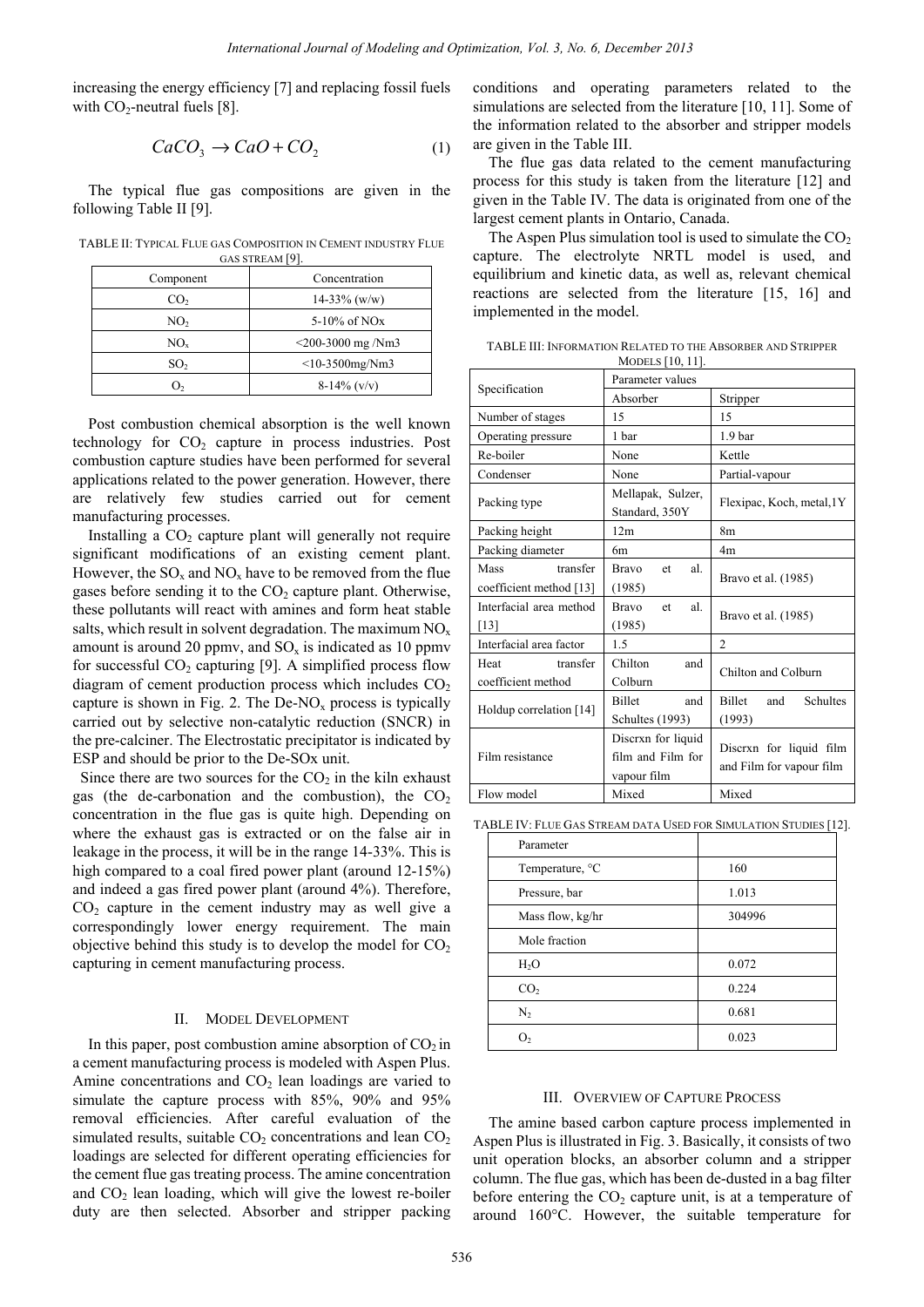absorption of  $CO<sub>2</sub>$  in MEA is around 40°C. Therefore, the flue gas stream is cooled before entering the absorber. The COOLER-1 block is used for reduction of the temperature of flue gas stream to 40°C, and water generated during cooling is separated using a SEP (separator) unit as SEP-OUT.

 A primary amine, monoethanolamine (MEA), is used as absorbent (solvent). MEA counter-currently reacts with the flue gas stream in the absorber column to capture the  $CO<sub>2</sub>$  in the flue gas- Next, the rich solvent is routed to the stripper column, where the  $CO<sub>2</sub>$  is released, and the solvent is regenerated. The main drawback of the MEA based  $CO<sub>2</sub>$ capture process is the high energy consumption in regenerating process. Hence, optimization of the regeneration process is required to obtain carbon capture with a lower energy usage.



Fig. 1. Typical cement manufacturing process flow diagram [4].



Fig. 2. Cement plant with CO2 capture unit ( material flow, gas flow).



Fig. 3. Process flow diagram.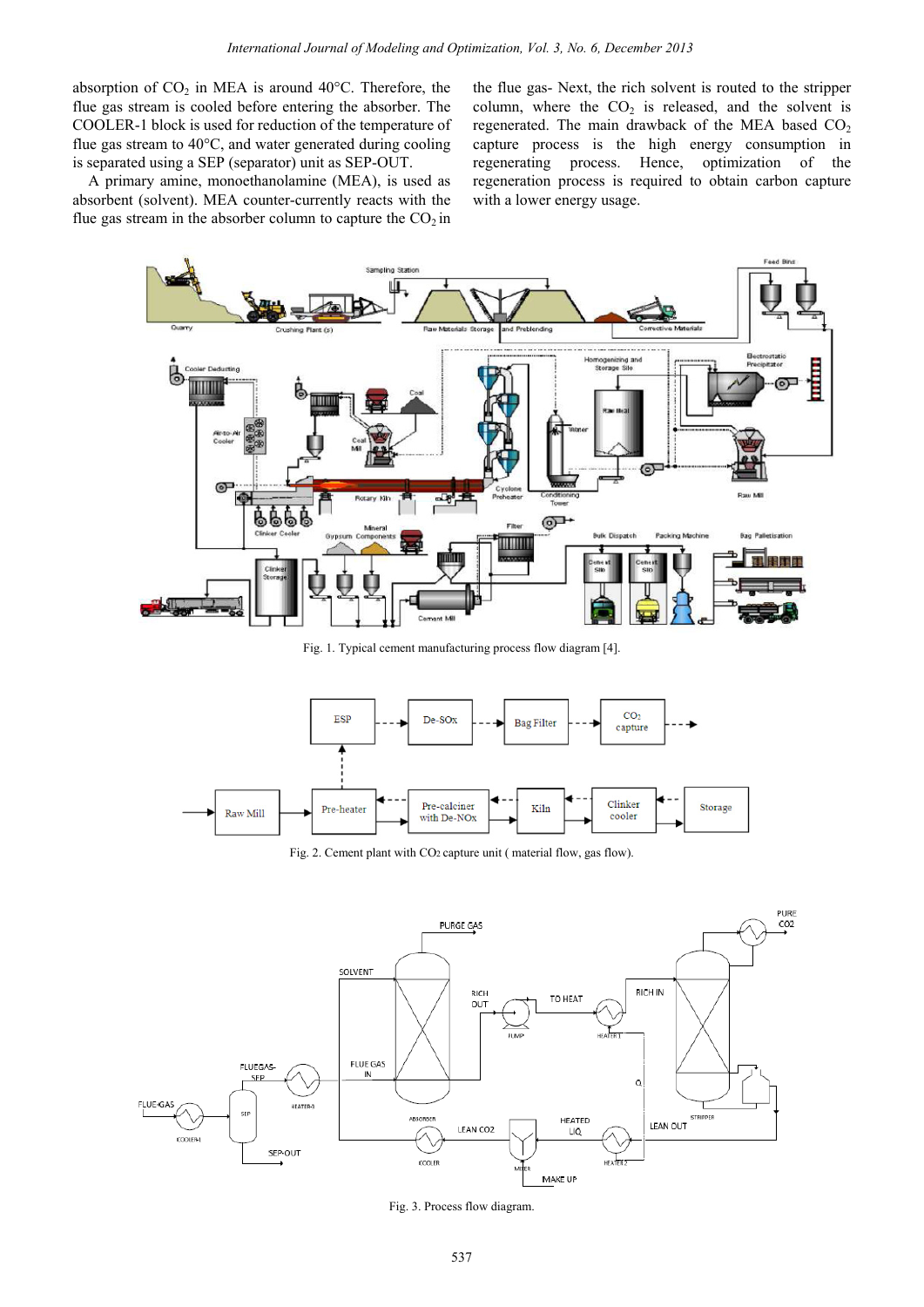#### IV. SIMULATIONS

Simulations are performed to select the suitable solvent concentration and  $CO<sub>2</sub>$  lean loading for different efficiencies. The solvent concentration is varied from 25 to 40 (w/w  $\%$ ), and the lean loading is varied from 0.15 to 0.35 mole  $CO<sub>2</sub>/mole MEA$  for 85-95  $CO<sub>2</sub>$  removal efficiency. Three different case studies are carried out to determine the best operating conditions. An open loop process flow diagram (without recycling back to the absorber) is used to develop the model with exactly 85, 90 and 95% removal efficiencies, respectively. The solvent flow rate is varied to get the exact amount of removal efficiency in the gas stream from the stripper.

 Simulation results are given in the Fig. 4 (a, b, c represent the different removal efficiencies) with the variation of  $CO<sub>2</sub>$ lean loading.

According to Fig. 4 specific energy requirement in the re-boiler decreases with an increase in  $CO<sub>2</sub>$  lean loading until the minimum is obtained. The point which gives the lowest re-boiler energy can be defined as the optimum  $CO<sub>2</sub>$  lean loading. At the same time, the inlet solvent flow rate is varied to achieve the specified  $CO<sub>2</sub>$  removal efficiency. The efficiency range from 85 to 95% can be considered as good values for the removal process.



Fig. 4. Re-boiler duty variation with CO2 lean loading (a) 85% (b) 90% (c) 95% removal efficiencies, symbols refer to the MEA concentrations: ♦ , 25; ■, 30;  $\blacktriangle$ , 35; ×, 40 w/w%.

 The overall re-generation energy in the stripper section represents 3 sub sections: the energy required to liberate the bonded  $CO<sub>2</sub>$ , the sensible heat required to heat up the solvent and the energy needed for water evaporation. The contribution of all these three parts is varied with  $CO<sub>2</sub>$  lean loading [11]. The energy required to release the  $CO<sub>2</sub>$  is almost constant due to fix removal efficiency in the process. At the low values of  $CO<sub>2</sub>$  lean loading, amount of steam required is dominant. It means that, re-boiler energy consumption is increasing to produce extra steam. Therefore, with low  $CO<sub>2</sub>$  lean loading, re-boiler duty reaches higher value. At the high  $CO<sub>2</sub>$  lean loading, heating up of solvent flow rate is dominant, and re-boiler temperature will be increased for fulfilling that purpose. It will be the reason for reducing re-boiler energy requirement. However, with higher amount of  $CO<sub>2</sub>$  lean loading, inlet solvent flow rate is increasing. Therefore, heat required to increase the

temperature of the solvent stream to stripper temperature is increasing. Therefore, after a certain limit, the total amount of heat requirement (re-boiler energy demand) is increasing.

 The simulation results indicate that 40% MEA concentration and  $0.30 \text{ CO}_2$  lean loading are the most suitable operating conditions for 85%, 90% and 95%  $CO<sub>2</sub>$  removal efficiencies. Due to the limitations in Aspen Plus data banks for amines, 40% MEA concentration is selected as upper bound for simulation studies. It can be seen that amine solutions with a higher  $CO<sub>2</sub>$  lean loading easily can be regenerated in the stripper with a lower re-boiler duty than with a lower  $CO<sub>2</sub>$  lean loading.

The absolute re-boiler duty (in MW) variation with  $CO<sub>2</sub>$ lean loading is given in Fig. 5, for the three different efficiencies. In those simulations, MEA concentration is maintained at 40 %.

Fig. 5 shows the effect of  $CO<sub>2</sub>$  lean loading on re-boiler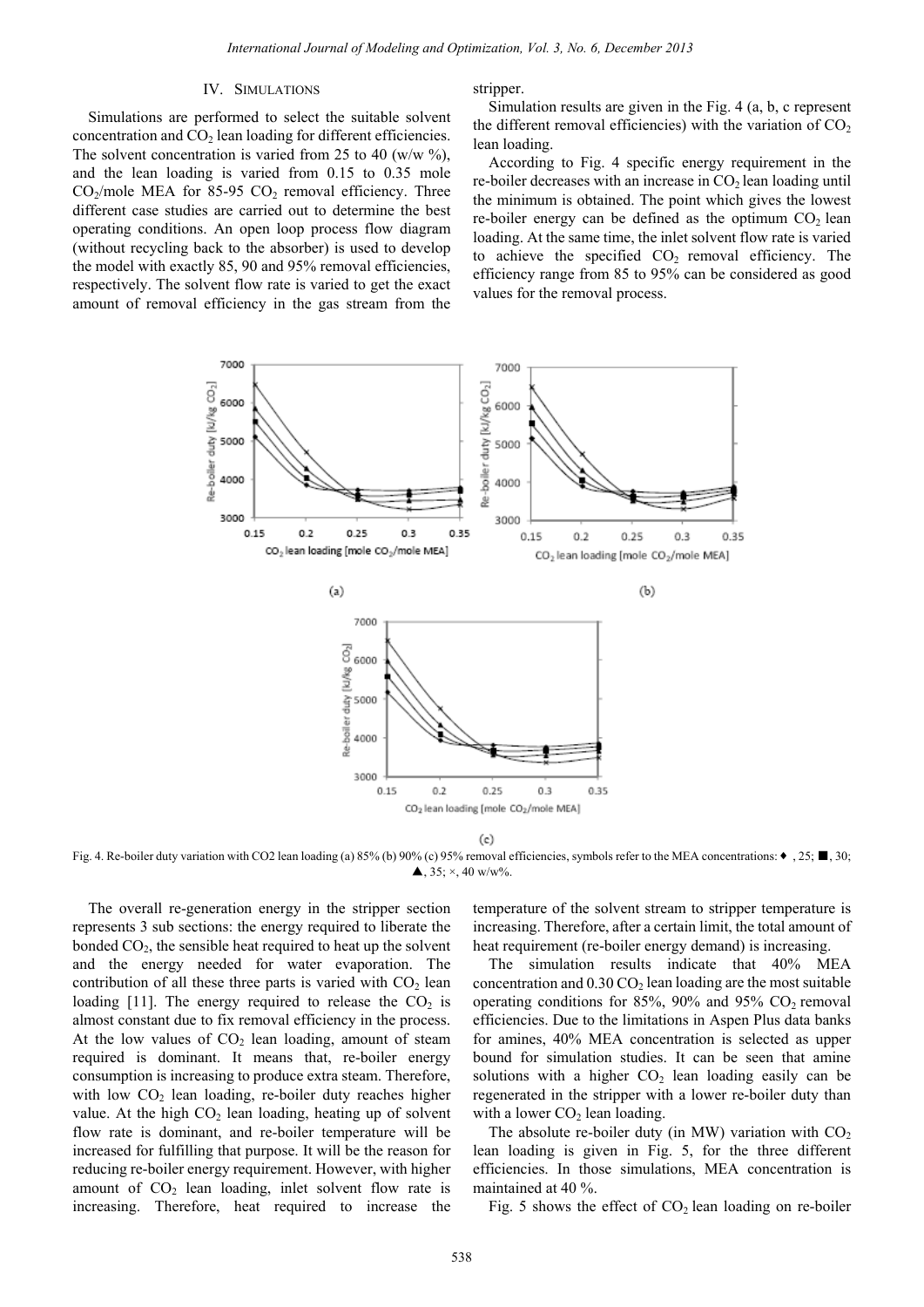duty for given flue gas data. The re-boiler duty decreases from 150 to 75 MW when the  $CO<sub>2</sub>$  lean loading is changed from 0.15 to 0.35 (85% removal efficiency). Simulations were performed for 85%, 90% and 95%  $CO<sub>2</sub>$  recovery with  $98\%$  CO<sub>2</sub> purity in the stripper exit gas. The specific re-boiler energy requirement is given in Table V for all the simulation studies. When calculating the cement-specific energy consumption, a literature value of 0.9 kg  $CO<sub>2</sub>$  per kg cement [2] has been applied.



Fig. 5. Re-boiler duty variation with CO2 lean loading, symbols refer to the 3 different efficiencies:  $\bullet$ , 85%;  $\blacksquare$ , 90%;  $\blacktriangle$ , 95%.

|              | (40% MEA concentration and $0.30 \text{ CO}_2$ lean<br>loading) |                |  |
|--------------|-----------------------------------------------------------------|----------------|--|
|              | Removal<br>efficiency                                           | Re-boiler duty |  |
| kJ/kg CO2    | 85%                                                             | 3229           |  |
|              | 90%                                                             | 3306           |  |
|              | 95%                                                             | 3365           |  |
| kJ/kg Cement | 85%                                                             | 2470           |  |
|              | 90%                                                             | 2678           |  |
|              | 95%                                                             | 2877           |  |

TABLE V: RE-BOILER ENERGY REQUIREMENT.

\ The re-boiler energy requirement for carbon capture process in the cement industry is 3229, 3306, and 3365 kJ/kg  $CO<sub>2</sub>$  for  $85\%$ ,  $90\%$  and  $95\%$  removal efficiencies, respectively (40% MEA concentration and  $0.30 \text{ CO}_2$  lean loading). A pinch analysis has to be performed for the cement industry, to find the excess energy availabilities through the process. It may be feasible to use some amount of excess energy to replace part of the re-boiler energy requirement.

 The waste heat in the exhaust gas from cement kiln (outlet of the pre-heater tower) may be utilized by installing waste heat boilers downstream of the pre-heater. The temperature in the pre-heater outlet gas stream is around 350-450°C. This high temperature flue gas stream can, in some plants, be used to produce steam using waste heat boilers. The steam can then be used for solvent regeneration in an amine-based carbon capture plant. The waste heat in the cooler exhaust air may be utilized as well. The amount of available waste energy is mainly a function of gas flow rates and temperatures, and whether this heat is utilized for other purposes at the given plant. There are two main options for installing the carbon capture plant; either use the existing waste heat to replace part of the energy requirement in the stripper regeneration section while cleaning the entire exhaust gas stream; or clean only part of the exhaust gas while supplying all the energy required in the stripper. Waste heat utilization will reduce the investment and operational *International of Journal of Modeling and Optimization, For 3, No. 6, December 2013*<br>
alata. The re-boil day decrease costs of the CO, coptius<br>
is removed if the Co, and the Co, and the Co, and the Co, and the Co, and the

costs of the  $CO<sub>2</sub>$  capture plant. This scheme will be considered in future work.

 It can be seen that the required solvent inlet flow rate is decreasing with an increase in MEA concentration for all cases. The solvent flow rate is increased to achieve higher removal efficiencies. When considering the removal efficiency, the lowest solvent requirement is given for the highest MEA concentration. Increasing the amine concentration may increase the corrosion in different sections of the capture plant. However, this can be counteracted by adding a small amount of corrosion inhibitor to the solvent stream and/or by using corrosion resistant materials instead of carbon steel. The presence of these inhibitors is supposed to have negligible effect on the  $CO<sub>2</sub>$  removal process.

## V. CONCLUSION

The Aspen Plus process simulation tool has been used with the electrolyte NRTL property method, to simulate  $CO<sub>2</sub>$ capture applied to a cement kiln flue gas. The  $CO<sub>2</sub>$  content in the cement flue gas was 22%, and 85%, 90% and 95% removal efficiencies were simulated. The optimum MEA concentration and  $CO<sub>2</sub>$  lean loading were selected as 40  $w/w$  % and 0.30 (mol CO<sub>2</sub>/mol MEA), respectively. The required re-boiler duty decreased with an increase in  $CO<sub>2</sub>$ lean loading. The re-boiler energy requirement for the carbon capture process was calculated to 3229, 3306, and 3365 kJ/kg  $CO<sub>2</sub>$  for 85%, 90% and 95% removal efficiencies, respectively. A De-NOx unit and a De-SOx unit must be installed upstream of the capture plant in order to reduce the concentrations of  $NO_x$  and  $SO_x$ , respectively. Because of the relatively high  $CO<sub>2</sub>$  concentration in the in the cement kiln flue gas,  $CO<sub>2</sub>$  capture in the cement industry may be one of the most favorable solutions for reduction of  $CO<sub>2</sub>$  emissions and reduced global warming.

#### **REFERENCES**

- [1] IPPC, *Climate change 2001: the scientific basis*, Intergovernmental Panel on Climate Change, Cambridge University Press, Cambridge, UK, 2001.
- [2] N. Mahasenan, S. Smith, and K. K. Humphreyys, "The cement industry and global climate change: current and potential future cement industry CO2 emissions," in *Proc. of the 6th International Conference on Greenhouse Gas Control Technologies*, Kyoto, Japan, October 2002.
- [3] N. Mahasenan, R. T. Dahowski, and C. L. Davidson, "The role of carbon dioxide capture and storage in reducing emissions from cement plants in North America," Pacific Northwest national laboratory, 902 battelle blvd, Richland, USA, 2005.
- [4] J. I. Bhatty, F. Miller, and S. Kosmatka, "Innovations in Portland Cement Manufacturing," Portland Cement Association, Illinois, USA, 2004.
- [5] W. Shuangzhen and H. Xiaochun, "Sustainable Cement Production with improved energy efficiency and emerging  $CO<sub>2</sub>$  mitigation," *Advances in chemical engineering and science*, vol. 2, 123-128, 2012.
- [6] H. G. V. Oss, "US and world CEMENT production 2008 and 2009," USGS online survey, 2010.
- [7] L. A. Tokheim and P. Brevik, "Carbon dioxide emission reduction by increased utilization of waste-derived fuels in the cement industry," in *Proc. International Conference on Sustainability in the Cement and Concrete Industry*, Lillehammer, Norway, September 2007.
- [8] L. A. Tokheim, "Kiln system modification for increased utilization of alternative fuels at Norcem Brevik," Cement International, No. 4, 2006.
- B. Adina, M. Ondrej, and E. O. John, "CO<sub>2</sub> capture technologies for cement industry," *Energy procedia*, pp. 133-140, 2009.
- [10] A. Plus, *Rate Based model of the CO<sub>2</sub> capture process by MEA using Aspen Plus*, Aspen Technology Inc, Cambridge, MA, USA, 2008.